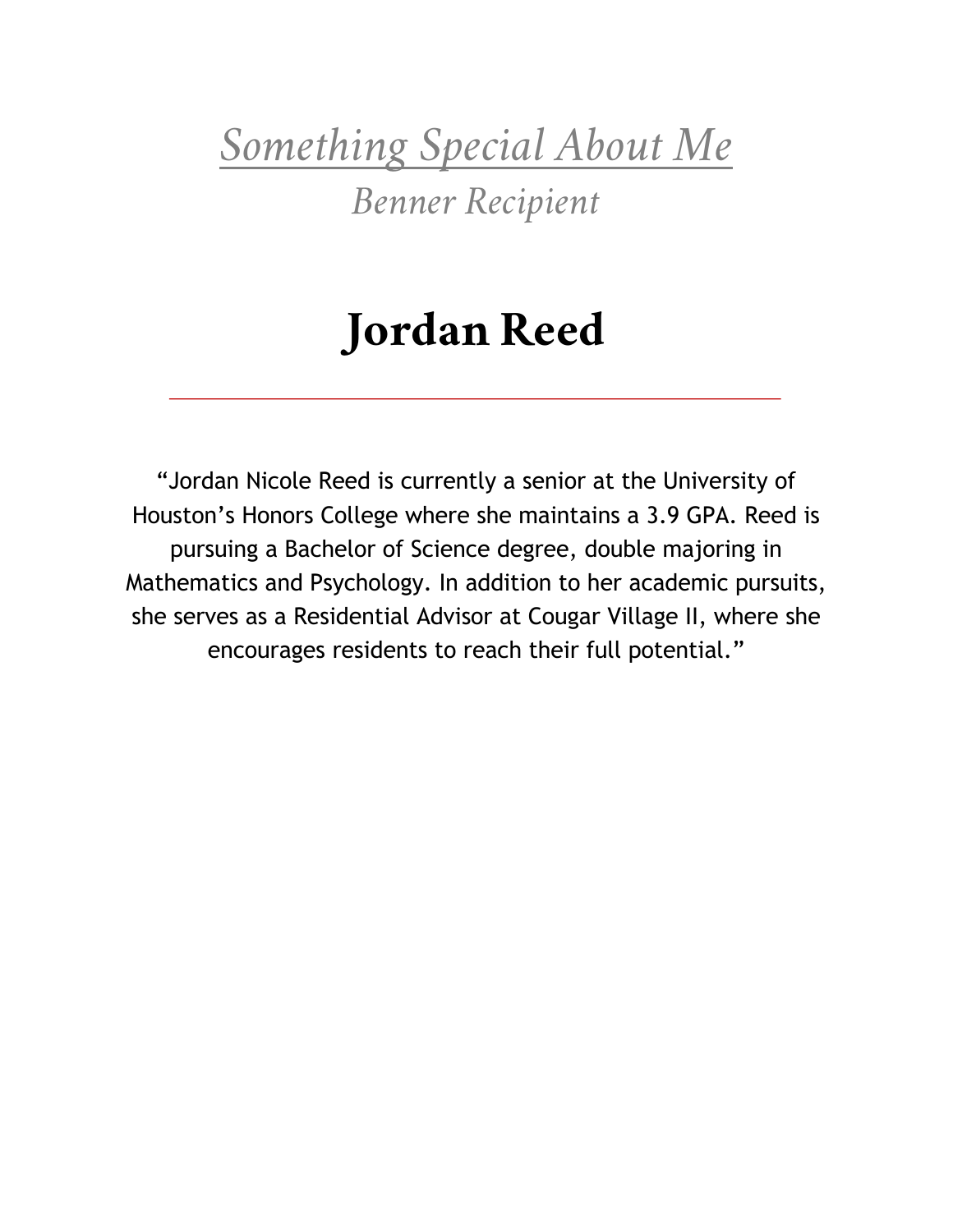*Something Special About Me Benner Recipient*

### **Damon Spencer**

"I like playing Chess."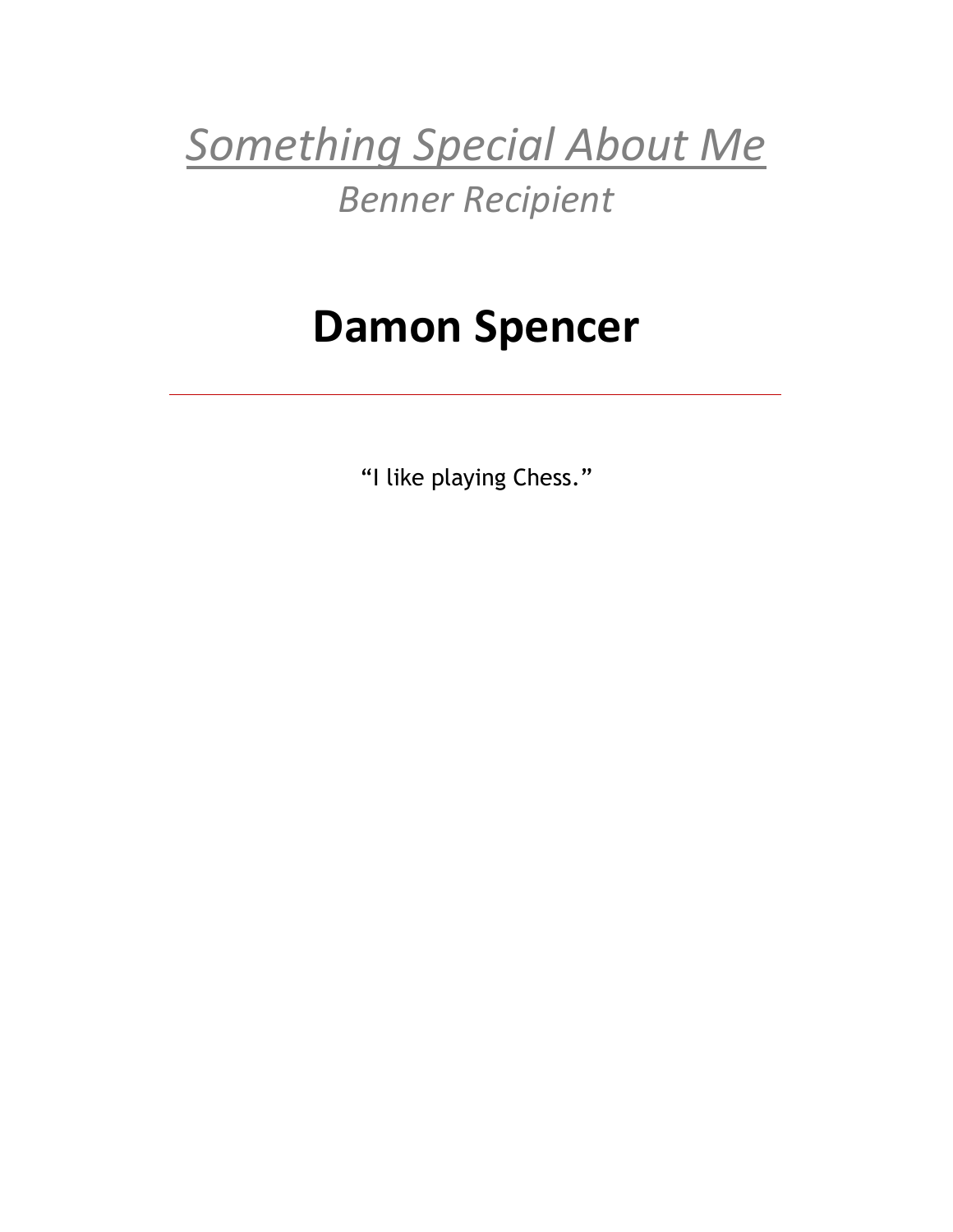*Something Special About Me*

*Benner Recipient*

### **Caleb Barnett**

"One of my hobbies is playing a dance game **Pump It Up**."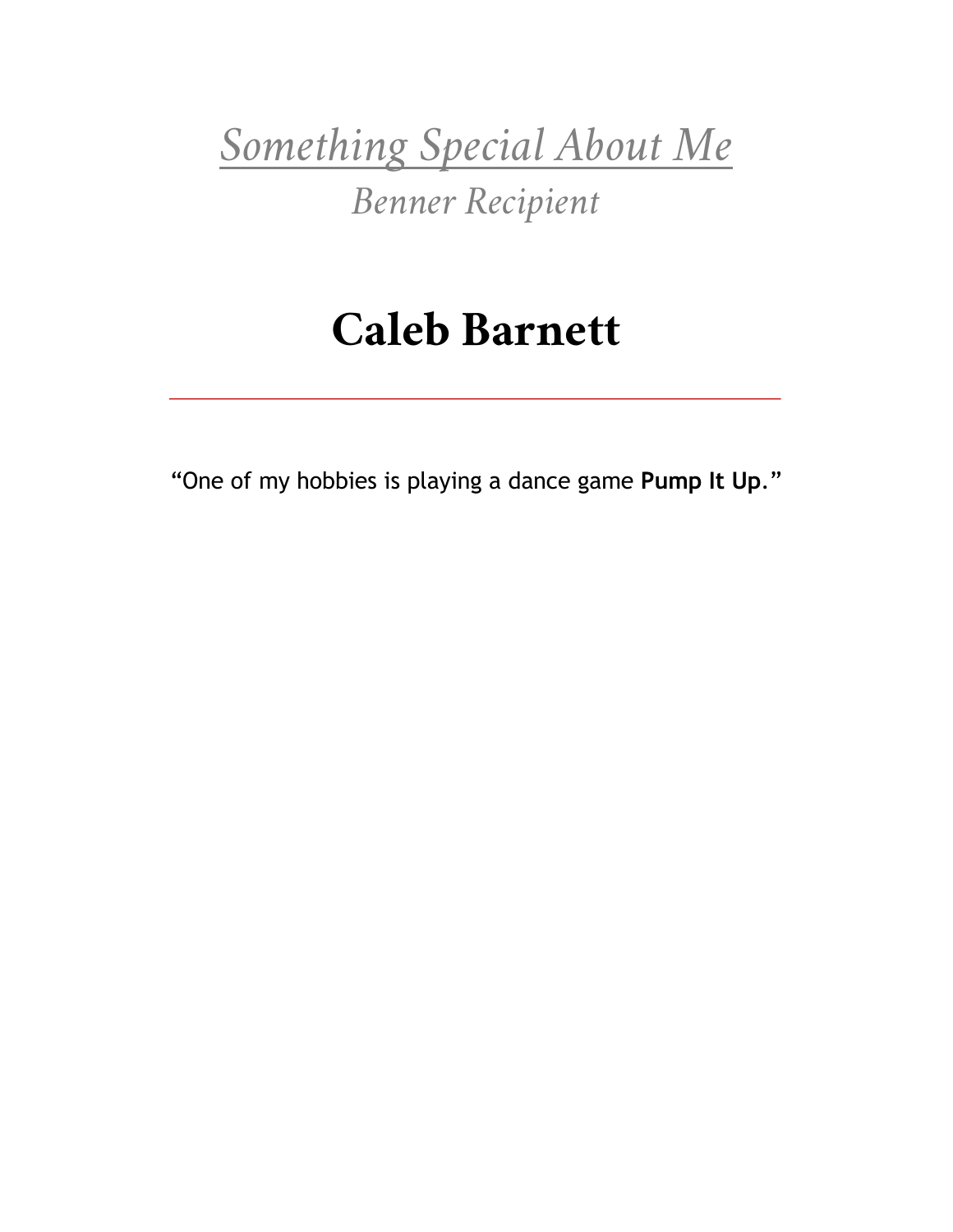*Something Special About Me*

*Grover Recipient*

# **Nam Phuong Thai**

"The bravest thing I've ever done is jump off of a 45ft cliff into the ocean, with neither knowledge to swim nor a life vest. I ended up with a broken heel bone and a pair of crutches."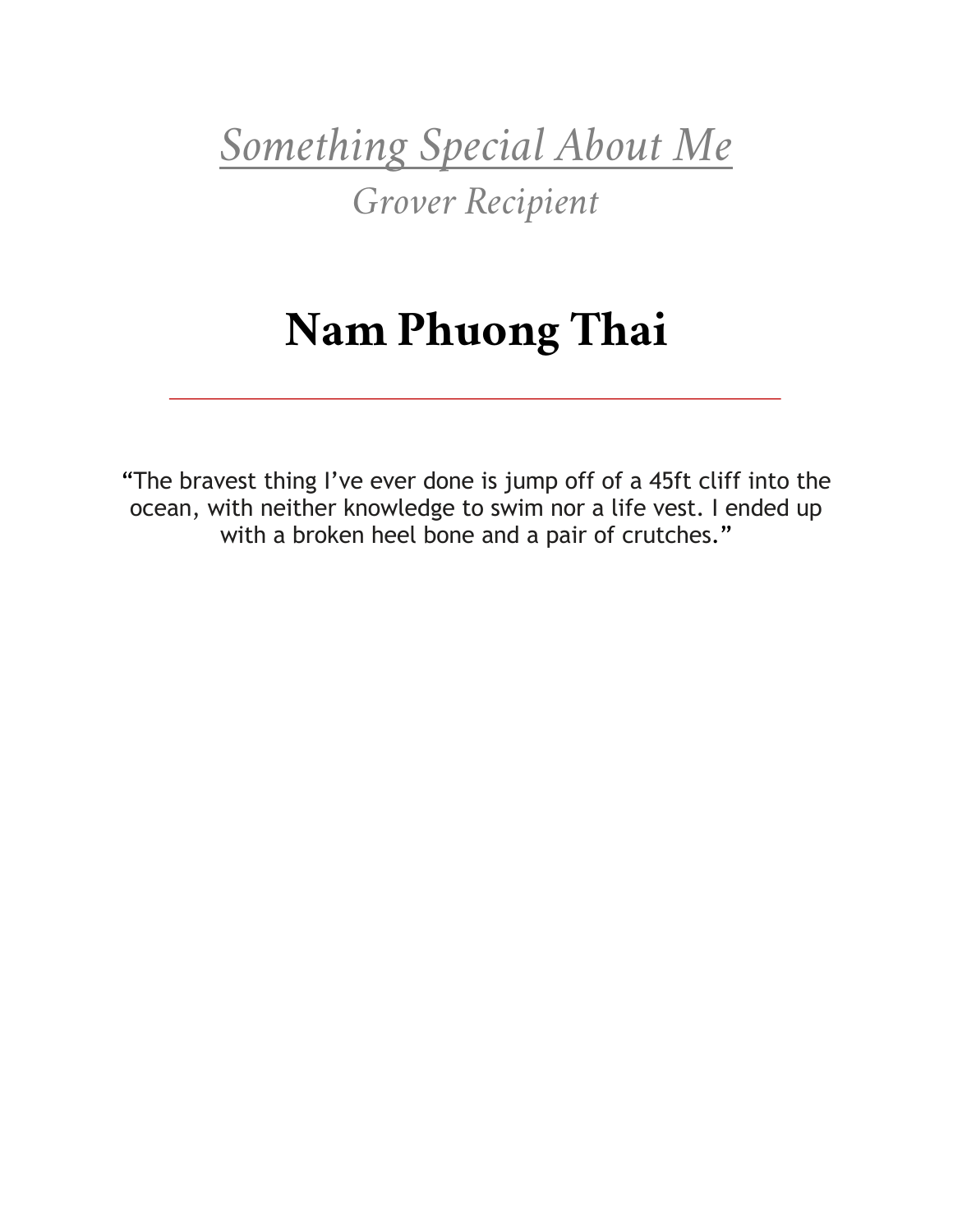*Something Special About Me Grover Recipient*

# **Gerald** *( Jerry )* **Howard III**

"My name is Jerry Howard and I'm originally from Austin, Texas. Something interesting about me is that I actually came to the University of Houston as a business student. Although I will still be completing my business degree, jointly pursuing a degree in mathematics has been my greatest challenge and by far the most enriching piece of my college experience."